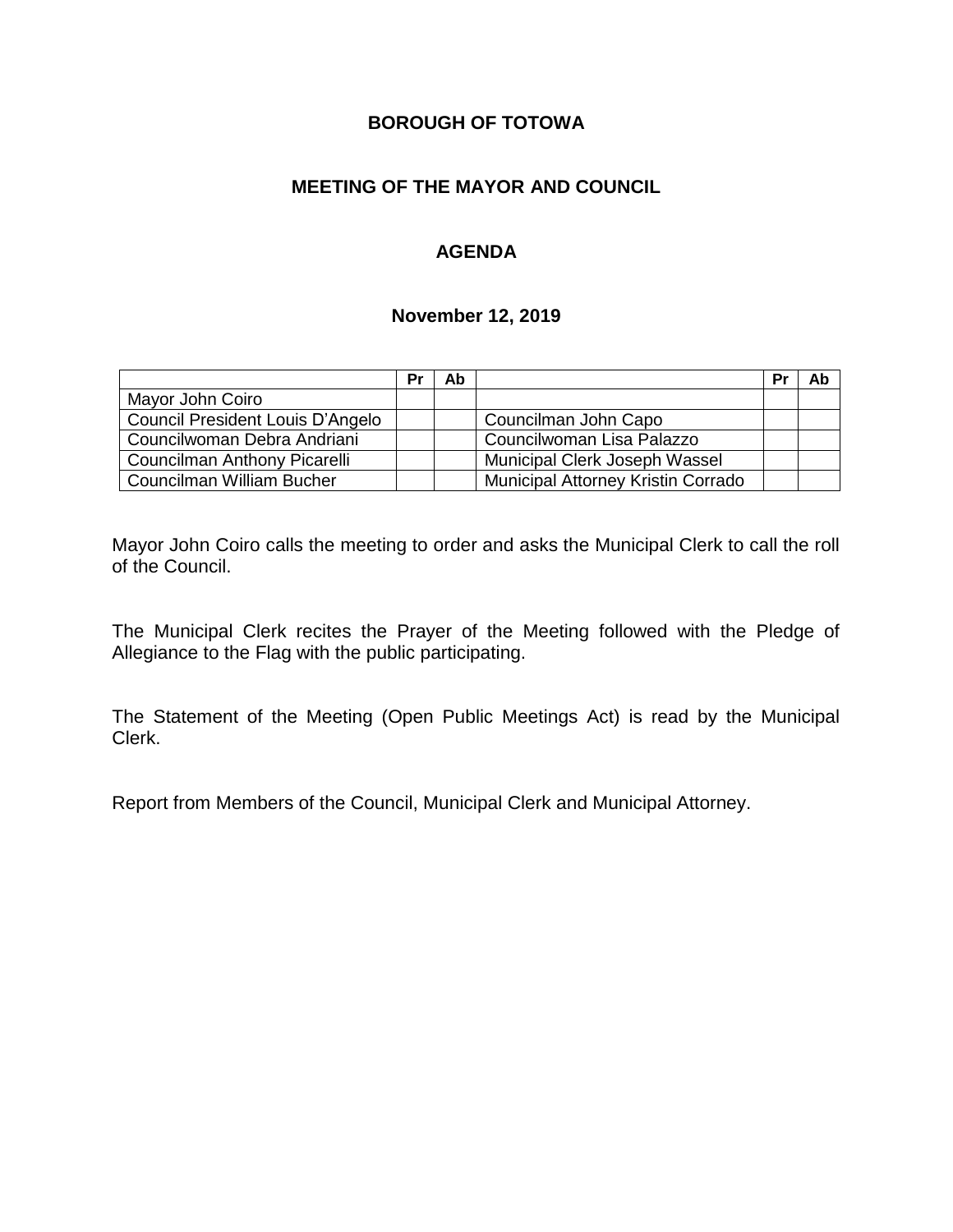Minutes of the Mayor and Council for the meeting of October 22, 2019.

# **COMMITTEE ON FINANCE: PICARELLI, D'ANGELO, CAPO.**

Resolution No. 2019-23 for the payment of bills.

Resolution Authorizing Settlement Of The 2016, 2017, 2018 And 2019 Tax Appeals Entitled Totowa Plaza Assoc. LLC V. Borough Of Totowa.

Resolution Authorizing Settlement Of The 2017, 2018 And 2019 Tax Appeals Entitled Itkin V. Borough Of Totowa.

Resolution Authorizing Settlement Of The 2018 And 2019 Tax Appeals Entitled John Ambrose V. Borough Of Totowa.

Resolution Authorizing Settlement Of The 2018 And 2019 Tax Appeals Entitled Morgan DeMarco V. Borough Of Totowa.

Resolution Authorizing Settlement Of The 2018 And 2019 Tax Appeals Entitled West End Realty V. Borough Of Totowa.

Resolution Calling For Study Commission To Review The Open Public Records Act.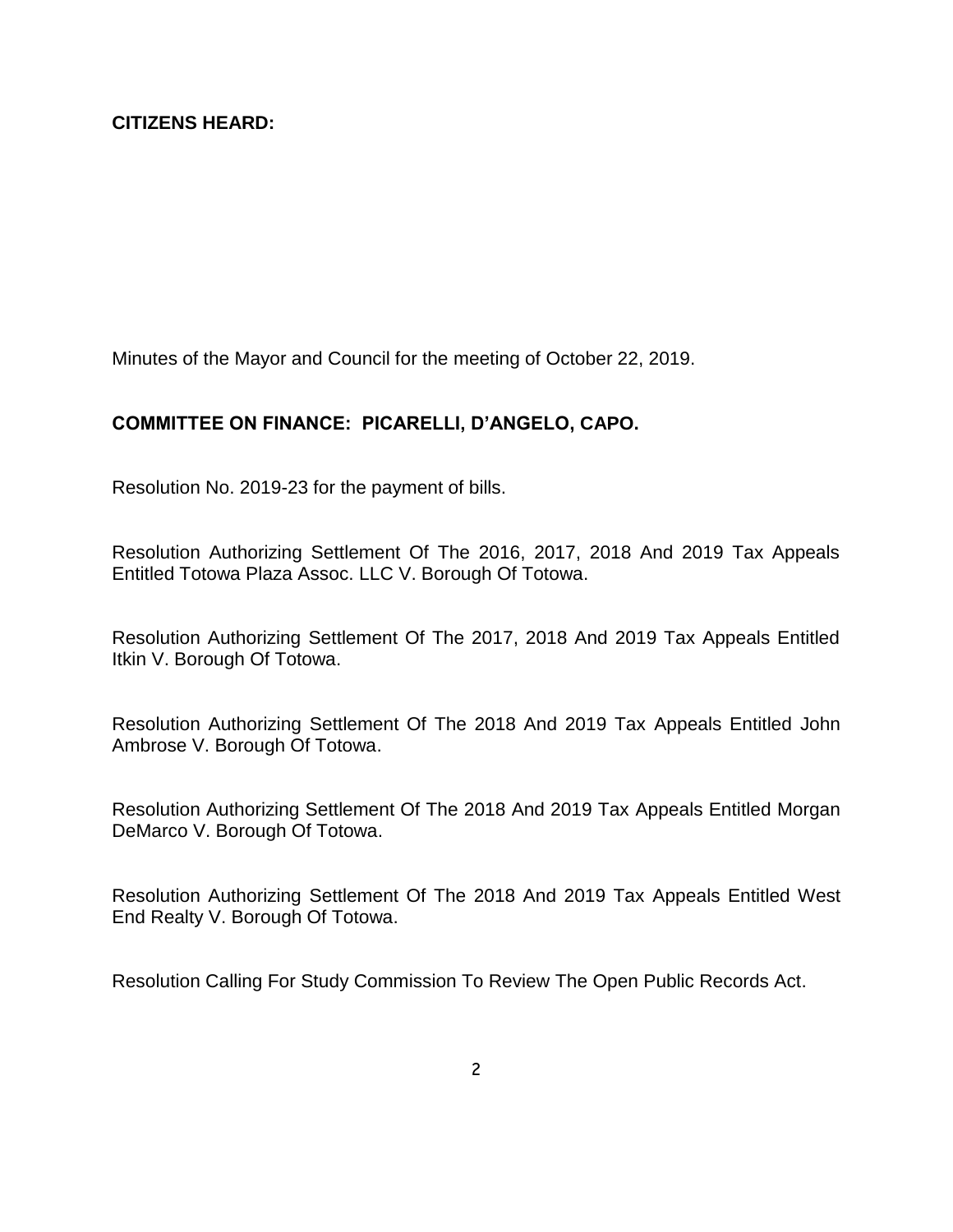Acknowledge receipt of the Best Practices Inventory CY 2019/SFY 2020.

Authorize the Borough Attorney to prepare and the Borough Clerk to advertise for the RFP's for 2020 Professional Services.

# **COMMITTEE ON PUBLIC SAFETY: D'ANGELO, CAPO, BUCHER.**

Approve payment of the Fire Department Clothing Allowance for 2019.

Letter from the Fire Department Secretary providing a sample copy of the ballot for the Fire Chief Election.

# **COMMITTEE ON PUBLIC WORKS: BUCHER, PALAZZO, PICARELLI.**

No report.

# **COMMITTEE ON ENG. & PUB. PROPERTY: CAPO, ANDRIANI, D'ANGELO.**

Accept the bids for the purchase of property located at 98 Gordon Avenue, Block 41, Lot 8.

Resolution Authorizing The Private Sale Of 98 Gordon Avenue, Block 41, Lot 8.

# **COMMITTEE ON LIAISON & INSPECTION: ANDRIANI, BUCHER, PALAZZO.**

No report.